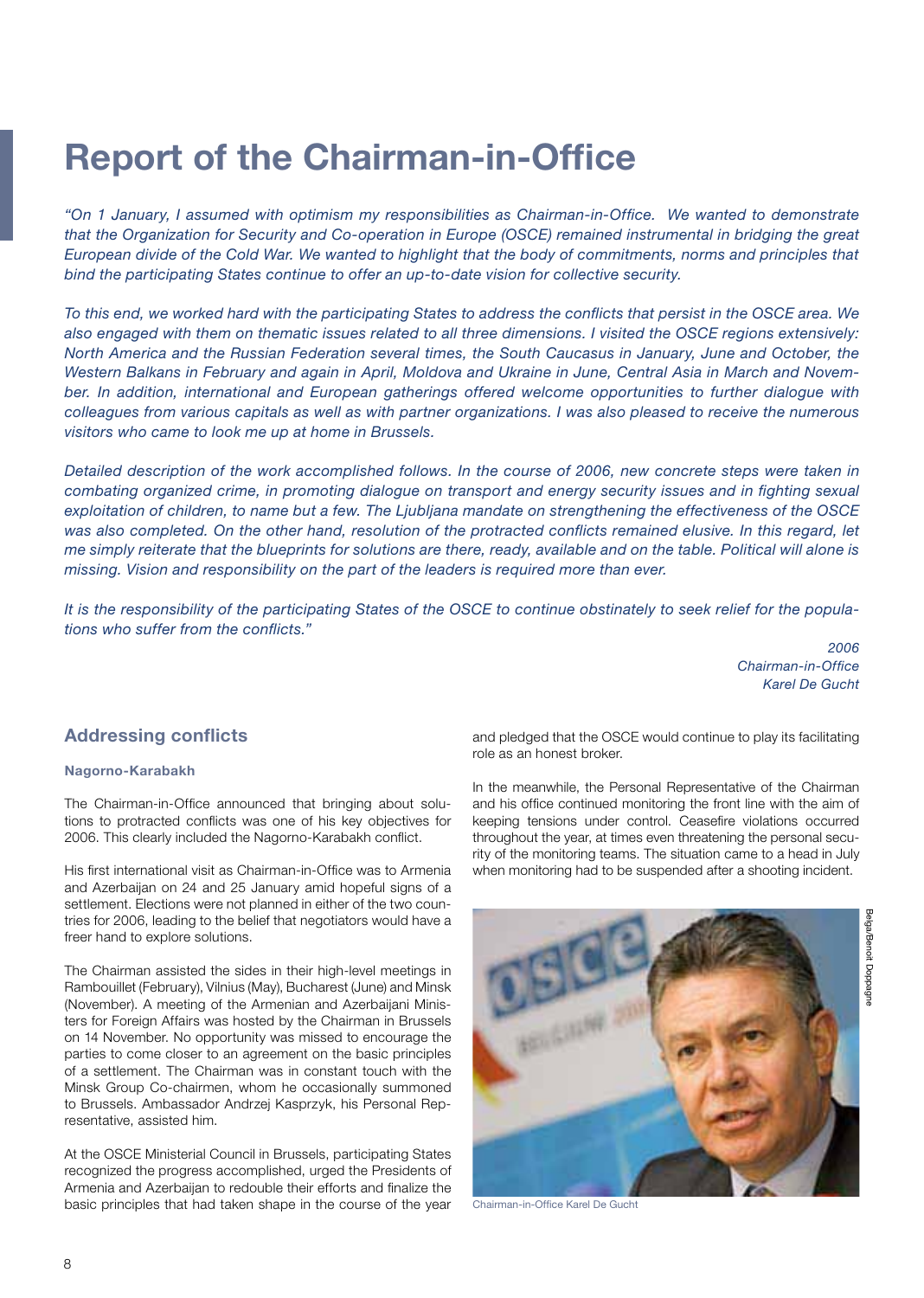

OSCE vehicles carrying experts during an OSCE-led mission in October to assess the environmental impact of fires in and around Nagorno-Karabakh

All through the year, the search continued for confidence-building measures and opportunities for grass-root contacts between the sides.

In the summer, fires erupted in and around the Nagorno-Karabakh region, threatening human health and security and destroying the livelihood of the inhabitants. Damages straddled both sides of the line of contact, which made co-operation indispensable.

The Personal Representative conducted a short-term monitoring mission from 3 to 5 July. He confirmed the significant spread of the fires and suggested that a broader assessment be conducted.

Upon the request of Azerbaijan, the Chairman initiated an international Environmental Assessment Mission with the mandate to assess the impact of the fires and to make recommendations for an environmental operation. The terms of reference of the mission were agreed on 25 September. The mission, backed by United Nations (UN) General Assembly Resolution 285, included experts from the UN, the Council of Europe (CoE) and the European Union (EU) as well as local experts from both sides of the line of contact. The eleven-day mission set off to the fire-affected



Experts examine a map during the Environmental Assessment Mission.

areas on 3 October, led by Bernard Snoy, Co-ordinator of OSCE Economic and Environmental Activities. The report, presented to the Chairman in November and shared with the participating States, made recommendations for fire and water management measures and is presently being considered for further followup. The mission marked an important step in the process of confidence building in the region, involving local communities and shaping a joint understanding of the issues at hand.

As foreseen by the UN General Assembly Resolution, the Chairman transmitted the report to the UN Secretary-General for distribution among the member States of the General Assembly.

#### **Moldova**

In his efforts to intensify the search for a lasting solution to the issue of Transnistria, the Chairman kept in constant touch with his counterparts in Moldova, Ukraine and the Russian Federation. He made sure that the formal negotiations, which had resumed in a new format in December 2005 after a long breakdown, would continue. The new '5+2' format added the EU and the United States of America as observers to the two parties and the three mediators (the OSCE, Ukraine and the Russian

#### **The High-Level Planning Group**

Established in 1994 at the Budapest Summit of the CSCE, the forerunner of the OSCE, the High-Level Planning Group was tasked with making plans for a multinational OSCE peacekeeping force once the conflict dealt with by the OSCE Minsk Conference is resolved. It liaises with the Co-chairmen of the Minsk Group as well as with the Personal Representative of the Chairman-in-Office.

As hopes grew for a settlement during the year, the Planning Group intensified its activities. It conducted a reconnaissance mission, which started in December 2005 in Armenia and Azerbaijan and ended in January 2006 with a visit to the Nagorno-Karabakh region. The mission generated updated information on the operational, logistical and financial aspects of a possible peacekeeping mission.

The High-Level Planning Group continued to liaise with other international organizations and training institutes. It was expanded in 2006 with the hiring of an additional Personnel/Training Officer.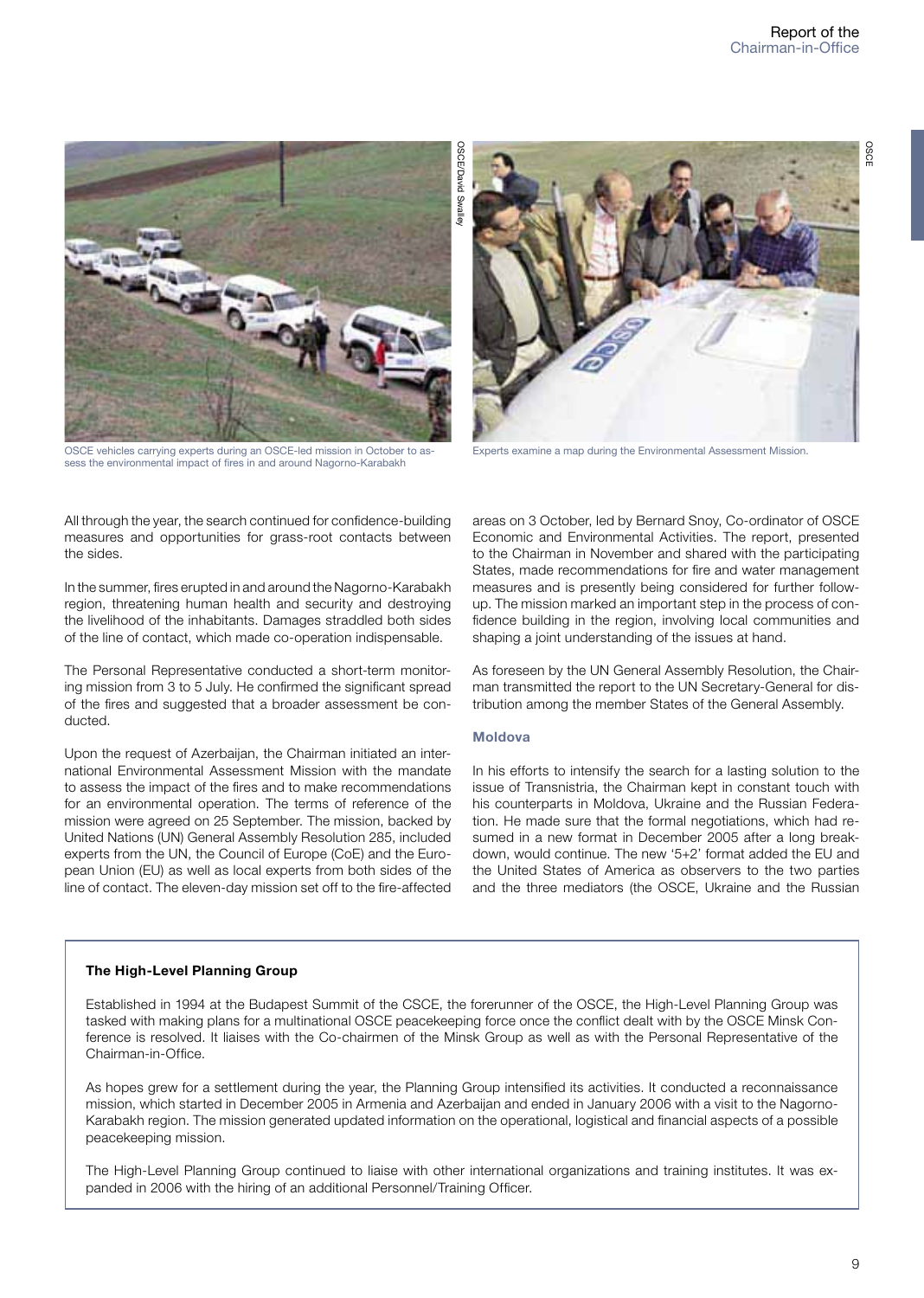Federation). They met on 26 and 27 January in Chisinau and on 27 and 28 February in Tiraspol.

The implementation of a new joint customs regime between Moldova and Ukraine based on their Declaration of 30 December 2005, requiring companies in Transnistria to register with the central authorities in Chisinau, created a new situation on the ground. The registration requirement met with a blank refusal by Transnistria despite the Chairman's calls for an implementation in good faith. No further '5+2' talks could be held in 2006.

To prepare for a major visit to the region, the Chairman sent his Special Envoy, Senator Pierre Chevalier, to visit Chisinau and Tiraspol in mid-April and called and chaired a meeting of the mediators and observers in Brussels in May. It allowed him to take stock of the stalled negotiations and to identify new issues which could become relevant for an overall political settlement. From 30 May to 1 June he visited Chisinau and Tiraspol. He underlined the usefulness of the new transparent management of the Transnistrian segment of the Moldovan-Ukrainian border and stressed once again the OSCE's basic position: a negotiated, peaceful settlement, respecting the territorial integrity and sovereignty of the Republic of Moldova and with a special status for the Transnistrian region. He suggested economic initiatives likely to increase confidence and goodwill. He also referred to the problem created by the continued presence of Russian military and suggested the positive effects that could be expected from an enlarged peacekeeping force under an international mandate.

The Chairman's Special Envoy subsequently travelled repeatedly to the capitals. The participants in the '5+2' negotiations were presented with a package of written suggestions on behalf of the Chairmanship on a new peacekeeping mission under an international mandate, elements for a statute for Transnistria within the Republic of Moldova and socio-economic elements of a settlement process. However, it soon became clear that not all the participants were ready to pursue these ideas.

During the special meeting of the Permanent Council on 28 September, the Chairman devoted specific attention to the unresolved conflicts. He emphasized that all the elements of a political solution were on the table, and called for the political will to move ahead. He urged all sides to show responsibility and vision.

The Chairman's Representatives took part in meetings in Odessa on 25 October aimed at reviving the formal '5+2' talks. On 16 November, the Chairman called and chaired another informal meeting of the mediators and observers to discuss resumption of the settlement process and transformation of the peacekeeping format. The latter received added attention in a follow-up meeting held on 6 December in Brussels on the margins of the Ministerial Council. At the Council itself, it unfortunately proved impossible to get participating States to agree a Ministerial Statement.

#### **Georgia**

The Chairman-in-Office also focused this year on the conflict in South Ossetia, with initiatives aimed at helping the parties



The Chairman-in-Office (centre) poses with officers of the trilateral peacekeeping forces during a visit to their headquarters in Bender on 1 June.

resume negotiations and engage in a genuine settlement process.

The year witnessed substantial disagreements, not least on the appropriate format for the talks. With the failed December 2005 meeting in mind the Chairman, in close co-ordination with the Mission to Georgia, put forward proposals to reinvigorate existing formats including the Joint Control Commission (JCC) and the 'Authorized Delegations' format. He suggested a JCC meeting in Vienna in February, but it failed. The Chairman also put forward other formulas for high-level or expert meetings during the course of the year.

A debate within the Georgian parliament about peacekeeping forces in South Ossetia raised tensions in February, and the Chairman called for restraint from all sides. On 16 and 17 February, his Special Envoy visited Tbilisi.

In the aftermath, it appeared possible to move forward on an *Economic Rehabilitation Programme* for the zone of conflict and



The Chairman-in-Office (left) visits a hospital in the zone of the Georgian-Ossetian conflict on 23 June as part of an OSCE-led needs assessment study in preparation for an *Economic Rehabilitation Programme*.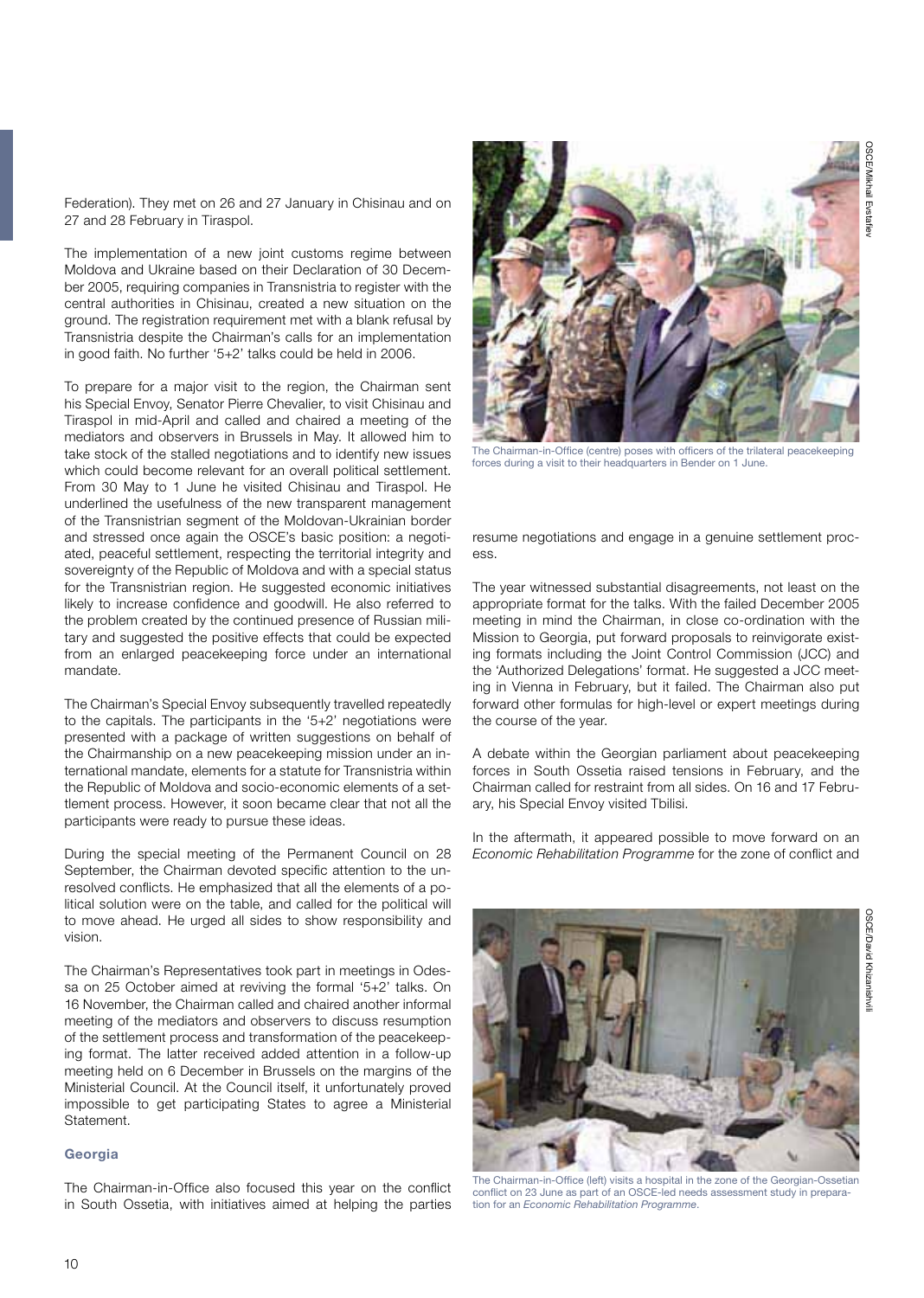adjacent areas. Meeting in Tskhinvali from 11 to 13 May, the JCC approved a package of socio-economic projects based on the report of an OSCE needs assessment study carried out in 2005 and 2006 by international, Georgian and South Ossetian experts. The solid collaboration between the sides made this undertaking a most helpful confidence-building measure. The projects will address basic needs such as potable water, electricity, gas, schools, health, roads, youth centres, agriculture, business and finance. They will make a difference in the living conditions of the local population. Their financing was secured through a donor conference held on 14 June in Brussels with the participation of all members of the JCC. Pledges from the participating States and from the European Commission amounted to more than €10 million.

On 22 and 23 June, the Chairman travelled to the region for a new attempt to jumpstart the settlement process. He proposed a top-level meeting between the sides or a JCC meeting at senior political level in Brussels, assistance in drafting the consolidated text of a peace plan and visits by Belgian constitutional experts to make recommendations on the status of South Ossetia within Georgia.

On the ground, tensions remained high, with repeated violations of the 1992 *Sochi Agreement* and other demilitarization agreements and with little or no progress at JCC meetings. The conflict became exacerbated by the closure of the Russian/Georgian border crossing at Zemo Lars/Verchny Lars in July. The Chairman called for restraint and demanded that the border crossing point be reopened quickly. The situation came to a head in late September, when four Russian officers were charged with



Chairman-in-Office Karel De Gucht in Tbilisi, Georgia, on 2 October as he mediates a dispute about Russian nationals detained in Georgia.

espionage and detained in Tbilisi. The Chairman mediated successfully and travelled to Tbilisi in early October. He received care of the prisoners and ensured their safe transfer to the Russian Government. His Special Envoy then travelled to the region and to Moscow to find a way out of the increasingly acrimonious situation.

The Chairman attempted, on the margins of the Ministerial Council, to get the settlement process back on track. Although the Ministers failed to agree a formal statement, useful ideas were generated for addressing the issue in the period ahead.

#### **OSCE Mission in Kosovo**

An essential part of the UN Mission in Kosovo, the OSCE runs its largest field operation here, employing about 1,000 people. The Mission provides assistance to central institutions like the Parliament, the Ministries, the media board and the police, as well as to local government and communities. The Chairman anticipated that the definition of a future status of Kosovo would impact on this substantial field presence and worked hard to engage with the international community, in particular the Contact Group Members, to generate co-ordination and consultations on the structure of the future international presence. He visited Kosovo early on, from 15 to 17 February.

The OSCE, EU, CoE and other interested international bodies participated throughout the year in the informal steering group on future arrangements set up by the UN Mission. This group played an instrumental role in identifying issues related to the redistribution of responsibilities after the anticipated winding down of the UN Mission. The OSCE Mission established regional centres and municipal teams to ensure a presence in all Kosovo municipalities, a move that was greeted unanimously by the international community as a very useful contribution to the future civilian presence.

The Chairman kept in close touch with UN Special Envoy for Kosovo Martti Ahtisaari as the UN-led negotiations on the future status of Kosovo proceeded. These consultations helped define the contribution that the OSCE could offer. Naturally, the OSCE showed readiness to assist Kosovo in developing fully democratic institutions and, as regards future status, to provide help with implementation.

The Special Envoy briefed participating States directly and extensively on these developments on three occasions: once informally in May and twice in the Permanent Council, in March and in November.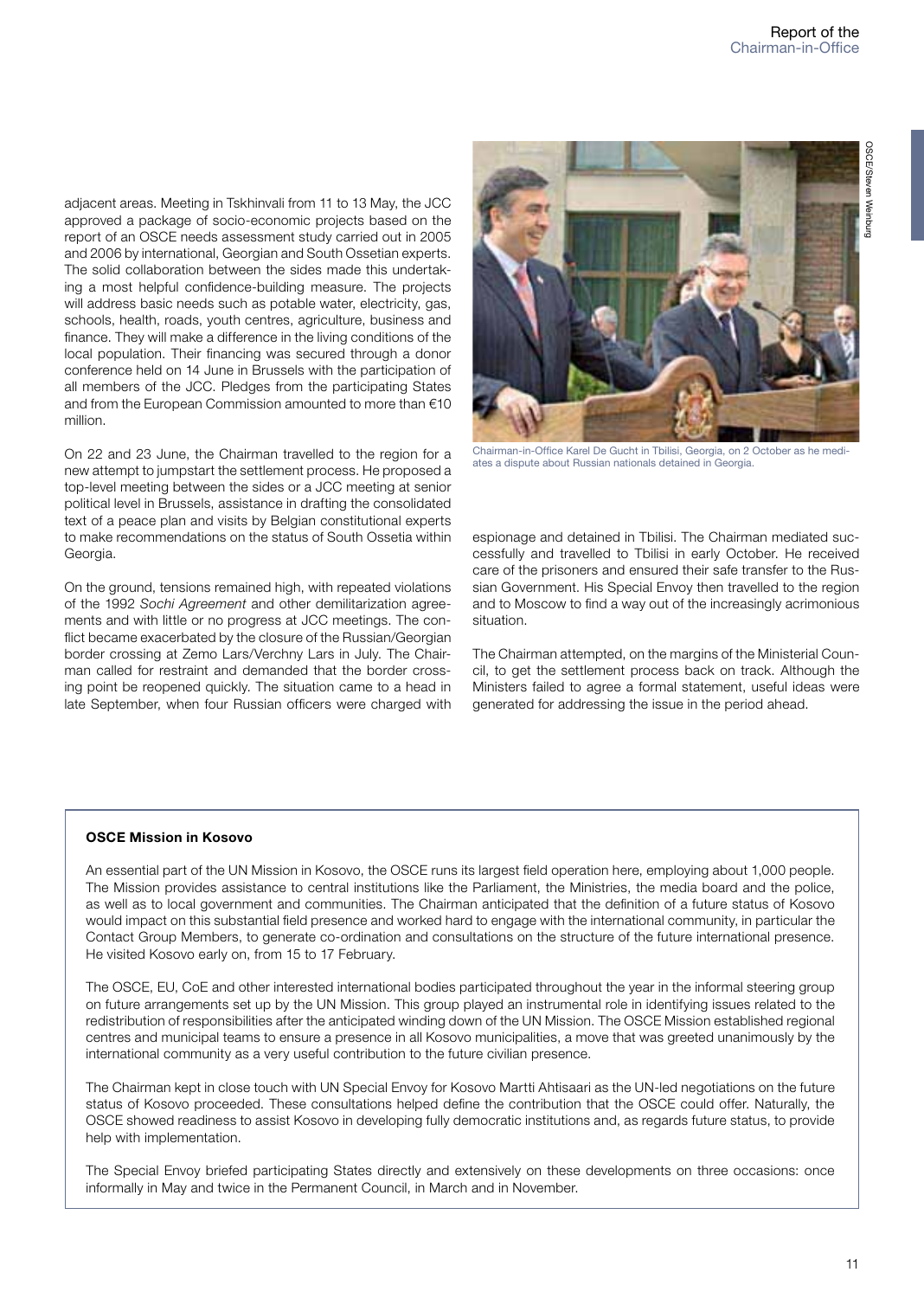#### **The Personal Representative of the Chairman-in-Office for Article IV, Annex 1B,** *Dayton Peace Accords*

The Personal Representative is mandated to assist the Parties in the implementation of measures agreed under Article IV of Annex 1B of the *Dayton Peace Agreement* relating to Bosnia and Herzegovina, including the destruction of excess heavy military equipment, the conduct of mutual inspections of military assets and the exchange of information. Broadly speaking, the Personal Representative's role is to broker political consensus and ensure smooth implementation of the *Agreement*.

The five Parties (the Entities and the States of Bosnia and Herzegovina, Croatia and Serbia – initially with Montenegro) held three regular meetings. In Florence, Italy, they also conducted the *5th Review Conference*, celebrating the 10th Anniversary of the signing of the *Agreement* and completing the annual information exchange.

The reconciliation between the new law establishing a single Defence Ministry in Bosnia and Herzegovina and the *Agreement on Sub-regional Arms Control* was completed on 10 March. The five Parties agreed that the Entities (Federation of Bosnia and Herzegovina and Republika Srpska) would transfer their rights, obligations and responsibilities to the State of Bosnia and Herzegovina.

On 10 October, subsequent to the independence of Montenegro, the Parties and the Personal Representative, meeting in Neum, Bosnia and Herzegovina, welcomed a delegation from Montenegro which was accepted as a new Party to the *Agreement*. The Parties asked the Republics of Serbia and Montenegro to allocate between them the authorized level of holding of military armament applicable to the former State Union.

The accession of Montenegro will no doubt contribute to regional stability, strengthen neighbourly relations and encourage further co-operation in the Western Balkans.

## **Strengthening the effectiveness of the OSCE, the Ljubljana mandate**

Implementation of the 2005 Ljubljana Ministerial Council Decision No 17, on *Strengthening the Effectiveness of the OSCE*, was one of the year's greatest challenges. That Decision set out a roadmap for the efforts aimed at reforming the OSCE.

Its first operative paragraph tasked the Permanent Council with work on eleven areas: rules of procedure, consultative process, OSCE conferences, budgetary and extra-budgetary financing, role of the Secretary General, functioning of the Secretariat, effectiveness of OSCE institutions and field operations, legal status and programme planning, professionalism of OSCE personnel and thematic missions. It was part of the Chairman's declared intentions to fully implement the roadmap by the end of the year. No efforts to this effect were spared. A specific working group under the Permanent Council was set up. Intense work led to a 6 November report on progress achieved and suggestions for actions by the Ministers. From that point, the working group negotiated draft decisions for adoption by the Ministerial Council in December.

As it turned out, quite a number of the objectives were reached. On 1 November, a consolidated set of Rules of Procedures was adopted, updating the 1973 *Blue Book* of the Helsinki process. The Ministerial Council established a three-committee structure, corresponding to the three dimensions, under the Permanent Council. It also approved non-binding guidelines for the organization of conferences and launched negotiations on a convention giving the Organization legal status. Ministers endorsed the principle of Performance Based Programme Budgeting as well as measures to increase the efficiency of executive structures and to allow more continuity in the management of the OSCE's

human and financial resources. This solid package of decisions, the implementation of which will be kept under review, should increase the Organization's capacity to deal more effectively with the challenges it faces today.

The second operative paragraph of the Ljubljana Decision tasked the Office for Democratic Institutions and Human Rights (ODIHR) with submitting, for discussion, to the Ministerial Council, a report on how existing commitments are implemented, whether supplementary commitments should be adopted, how to strengthen and further its election-related activities, and how to improve the effectiveness of its assistance to participating States. The ODI-HR engaged with participating States on the preparation of its report to Ministers. It conducted bilateral consultations, gathered written information by means of detailed questionnaires and engaged in two open informal discussions with participating States. Its report, entitled *Common Responsibility–Commitments and Implementation* and distributed on 10 November, represents an exhaustive and highly informative assessment of the state of the human dimension of security in the OSCE region.

The Ministerial Council recognized the importance of this contribution and reiterated its encouragement to consider making better use of institutions such as the ODIHR to implement commitments. The Ministerial Council tasked the Permanent Council to address the implementation challenges, asked for further advice on the suggestions in the report relating to new commitments and welcomed the suggestions of further efforts to increase the effectiveness of the ODIHR's assistance to participating States. The Ministers reaffirmed the commitment of the participating States to achieve democratic elections, including by inviting observers, and emphasized the importance of participating in election observation activities. At the initiative of the Chairman, they agreed that the ODIHR should put into practice the improvements and recommendations concerning election-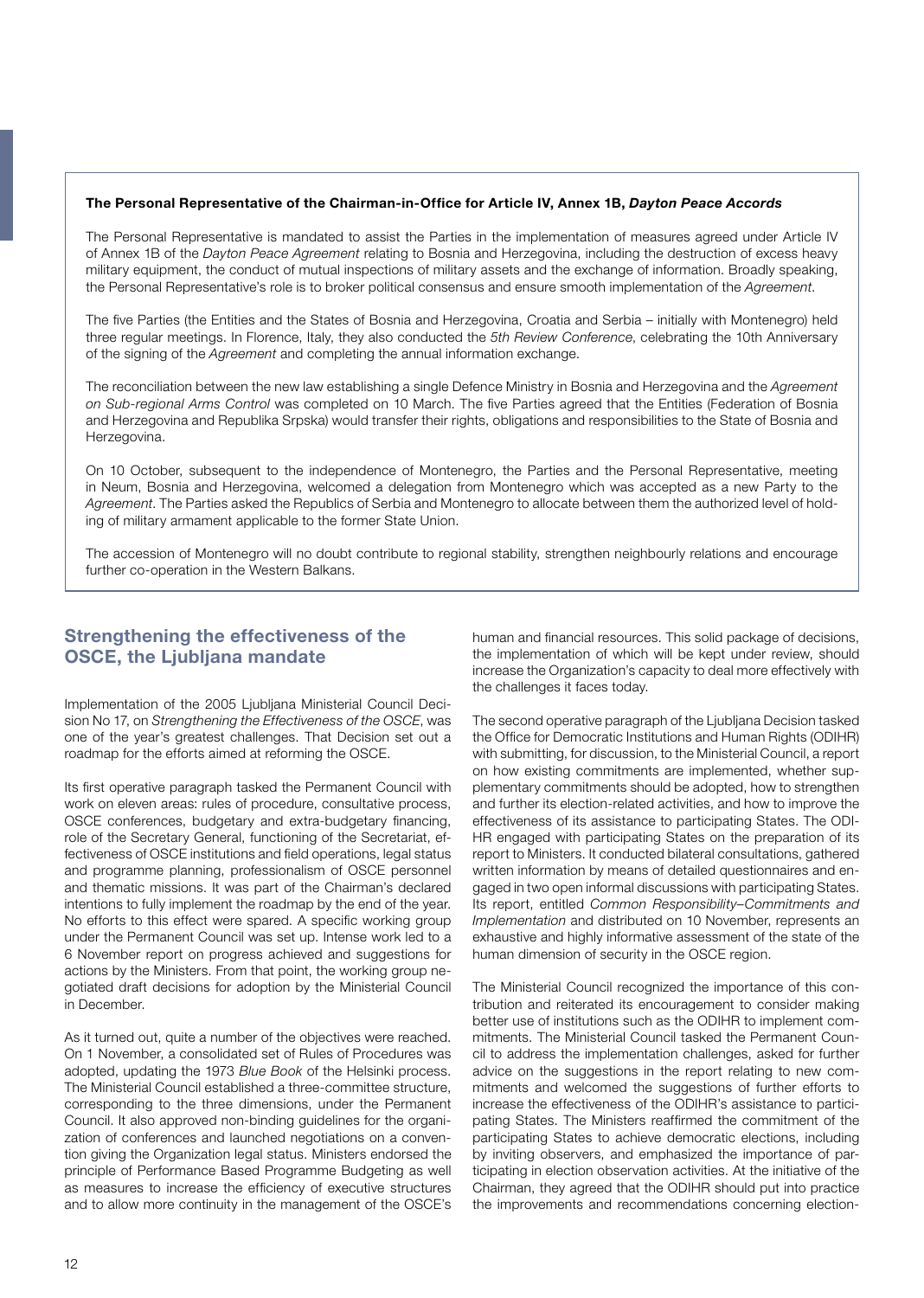related activities, including as contained in the report, and that it would regularly report on this for review by the Permanent Council as appropriate.

Decision No 19 of the Ministerial Council reflects how the two operative paragraphs of the Ljubljana mandate were fulfilled. Work will now focus on this Decision and those related to it.

#### **The Brussels Ministerial Council**

- Decision No.1: Extension of the Mandate of the Director of the ODIHR
- Decision No.2: Accession of Montenegro to the OSCE
- Decision No.3: Combating Trafficking in Human Beings
- Decision No.4: OSCE Senior Council
- Decision No.5: Organized Crime
- Decision No.6: Further Measures to prevent the Criminal Use of Lost/Stolen Passports and other Travel Documents
- Decision No.7: Countering the Use of the Internet for Terrorist Purposes
- Decision No.8: Further Efforts to Implement the OSCE Documents on Small Arms and Light Weapons and Stockpiles of Conventional Ammunition
- Decision No.9: Combating the Illicit Trafficking of Small Arms and Light Weapons by Air
- Decision No.10: Supporting National Implementation of United Nations Security Council Resolution 1540 (2004)
- Decision No.11: Future Transport Dialogue in the OSCE
- Decision No.12: Energy Security Dialogue in the OSCE
- Decision No.13: Combating Intolerance and Discrimination and Promoting Mutual Respect and Understanding
- Decision No.14: Enhancing Efforts to Combat Trafficking in Human Beings, including for Labour Exploitation, through a Comprehensive and Proactive Approach
- Decision No.15: Combating Sexual Exploitation of Children
- Decision No.16: Legal Status and Privileges and Immunities of the OSCE
- Decision No.17: Improvement of the Consultative Process
- Decision No.18: Further Strengthening the Effectiveness of OSCE Executive Structures
- Decision No.19: Strengthening the Effectiveness of the OSCE
- Decision No.20: Future OSCE Chairmanship
- Decision No.21: Time and Place of the next Meeting of the OSCE Ministerial Council
- Rules of Procedure of the OSCE
- Statement on Nagorno-Karabakh
- Ministerial Statement on the Presence of OMIK
- Brussels Declaration on Criminal Justice Systems
- Brussels Ministerial Statement on Supporting and Promoting the International Legal Framework against Terrorism
- Ministerial Statement on Migration

## **Across dimensions, thematic achievements**

#### **Politico-military dimension**

The Chairman underlined the importance of a well-functioning politico-military dimension in his opening statement on 12 January and seized opportunities throughout the year to produce constructive debates and concrete results in relevant areas.

The *High-Level Seminar on Military Doctrine* on 14 and 15 February, jointly organized by the Chairmanship and the Forum for Security Co-operation, was the first high-level OSCE meeting on the subject in five years. Broadly attended by Chiefs of Defence and their deputies, the seminar centred on doctrinal and technological changes among the OSCE's military, their impact on military structures and activities, and their implications for security and defence policies. The Chairmanship was able to encourage substantive opening contributions by engaging with speakers and moderators before and during the event. The *Seminar* concluded that the spectrum of security threats had dramatically expanded and become more diffuse, and that the OSCE, while still having a responsibility to address old-style threats by means of military confidence- and security-building measures, was, with its multi-dimensional approach, in a favourable position to address the newer diffuse threats. This would entail an approach increasingly integrating civilian and military components. The *Seminar* generated topics for follow-up in line with the Chairman's guidelines for the politico-military dimension, and offered several avenues for further discussion.

A second extraordinary event was the *Conventional Armed Forces in Europe (CFE) five-year Review Conference* held from 30 May to 2 June. Acting on the widespread expectation that this conference would decide on some core OSCE issues and hence influence the outcome of the Ministerial Council later in the year, the Chairmanship brought delegations together for consultations before the beginning of the meeting. As it turned out, the exchange was rich, but could not be consolidated into agreement on a joint final declaration.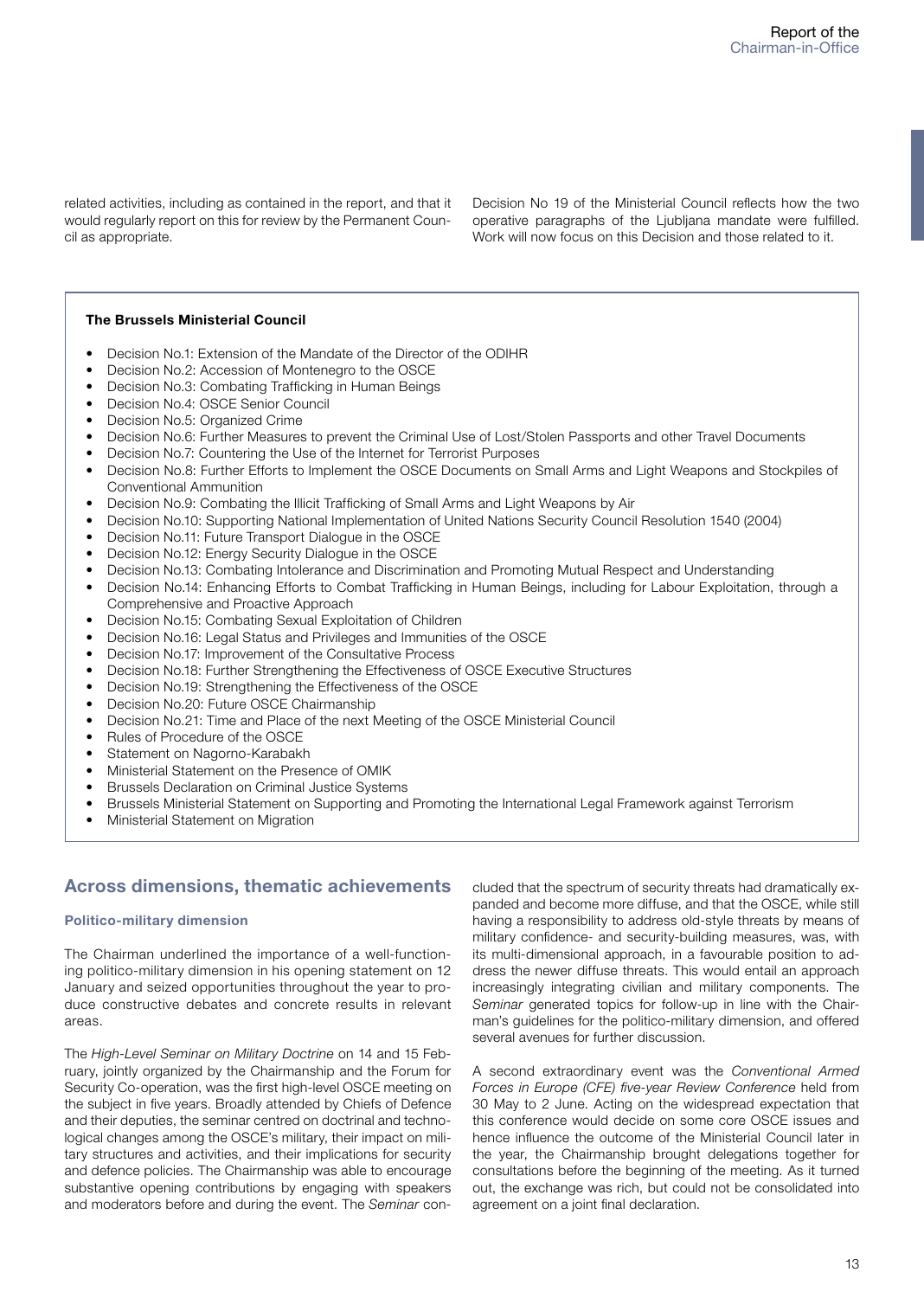The fourth *Annual Security Review Conference* was held on 27 and 28 June. The agenda, prepared by the Chairmanship in consultation with participating States, centred on the management of the full conflict cycle, including issues of soft security (policing), hard security (military) and institution building. In the opening session, the Chairmanship stressed the suitability of the OSCE to address the multi-faceted notion of security that has evolved over the last 30 years. In the first working session, participants acknowledged the role of policing in achieving and maintaining security and stability. They generally agreed that the OSCE should continue to support institution and capacity building in the areas of policing and law enforcement in participating States requesting such assistance. The second working session examined the challenges in the security environment, with a focus on the findings of the *Military Doctrine Seminar*. The view emerged that more attention may have to be paid to postconflict situations in the training of military personnel, and the development of an OSCE post-conflict doctrine was proposed. The last working session reflected on lessons to be learned from how international organizations and States had actually dealt with the conflict cycle.

Terrorism remained high on the OSCE security agenda during the Belgian Chairmanship. Two concrete and results-driven seminars were held in Vienna. The expert workshop in March on enhancing legal co-operation in criminal matters, in particular

#### **Organized Crime and Criminal Justice**

Organized crime and weak criminal justice systems have been recognized for a number of years as insidious threats to stability and security. The Istanbul 1999 *European Charter for Security*, the Maastricht *Strategy to Address Threats to Security and Stability in the Twenty-First Century* and the Decisions taken at the 2005 Ljubljana Ministerial testify to this. As a matter of priority, the Belgian Chairmanship proposed intensifying the OSCE's work in this field.

The Chairmanship's engagement was twofold. First, it promoted international co-operation in the fight against cross-border organized crime, particularly the ratification and implementation of international legal instruments. Second, it supported the build-up of the capacity of national criminal justice systems, recognizing that sound democratically controlled systems are in the long term the best rampart against organized crime. It stresses that police, prosecutors, the judiciary and penitentiary institutions must work together within a coherent and balanced structure and that the OSCE has experience in supporting national capacity building in those areas.

Between February and July, the Chairmanship organized five meetings on organized crime for participating States and representatives from other international organizations, such as the UN Office on Drugs and Crime and the CoE. These meetings highlighted the importance of pursuing the ongoing international political and legal efforts and underscored the linchpin role of criminal justice systems in providing stability and security.

In addition, the Chairmanship organized two technical seminars, one in March on the implementation of the UN *Convention against Transnational Organized Crime* and another in April on the use of risk and threat assessment as a policy tool.

The annual *Human Dimension Seminar* in May focused on the roles and responsibilities of the judiciary, the prosecution and defence as well as the police. One of the conclusions was that the criminal justice system is a chain that is only as strong as its weakest link, and therefore demanded renewed attention. In a side event, the OSCE Missions in South-eastern Europe shared their experiences in supporting host governments with building up their criminal justice systems.

In the autumn, the Chairmanship initiated political negotiations that resulted in a Ministerial Council Decision on *Organized Crime* and in the Brussels *Declaration on Criminal Justice Systems*. The Decision lays down the framework for future work of the OSCE in this area. Participating States agreed that they and the OSCE would renew efforts on international co-operation and on building up criminal justice systems. They agreed to focus on strengthening the implementation of existing commitments and on a well-planned and integrated approach to the administration of criminal justice. A Task Force set up by the Secretary General with financing from Belgium will ensure that these issues receive the necessary attention.

The Brussels *Declaration on Criminal Justice Systems*, a companion document to the Decision, renews the commitment of the participating States to core values and commitments ensuring the proper administration of criminal justice. It is a userfriendly document designed to inspire self-examination and dialogue. It can also serve as a guide to practitioners and field workers as they engage governments and civil society on the subject of running criminal justice systems democratically.

Finally, as a practical matter, the Chairmanship financially supported the UN Office on Drugs and Crime's project of producing Criminal Justice Assessment Toolkits designed to help conduct assessments, identify areas of technical assistance and assist in training. The toolkit project testifies to the shared vision of leading UN agencies and the OSCE, according to which the rule of law and institution building in the area of criminal justice need to be addressed in an integrated and comprehensive way.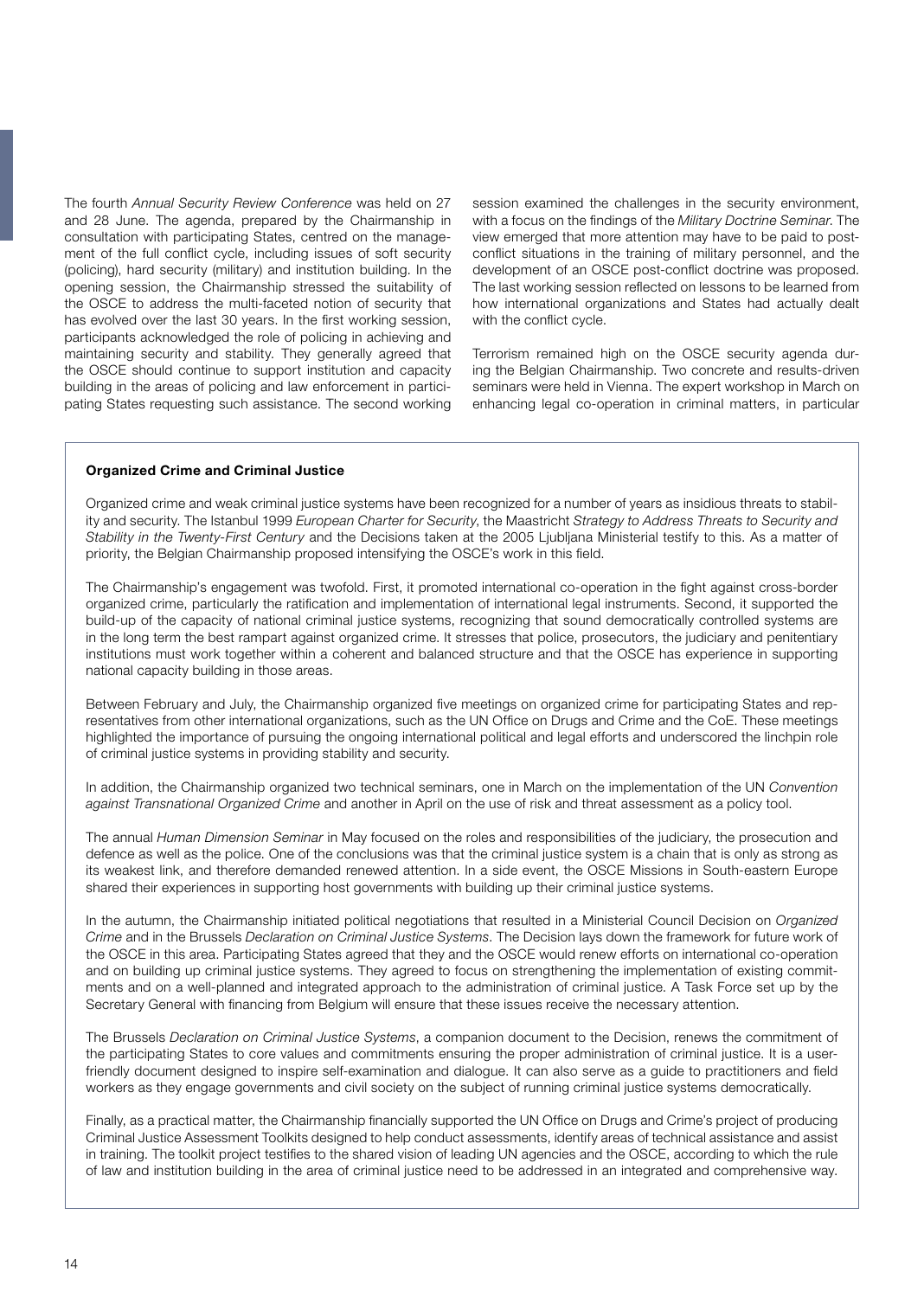**OSCI** 

related to terrorism, was an occasion to learn about legal tools developed by the UN Office on Drugs and Crime to expedite requests for inter-governmental assistance in prosecuting cross-border criminal activities. The joint OSCE/CoE workshop in October centred on fighting incitement and related terrorist activities, and highlighted the contribution of the relevant CoE Convention.

The working group on non-military aspects of security set up by the Chairmanship attended to the implementation of earlier decisions, namely on travel document security and on container security. It also negotiated new documents. The Ministerial Council adopted a Statement on *Supporting and Promoting the International Legal Framework against Terrorism*, a Decision on *Further Measures to prevent the Criminal Use of Lost/Stolen Passports and other Travel Documents* and a Decision on *Countering the Use of the Internet for Terrorist Purposes.*

The Chairman made a point of highlighting the work of the OSCE in the area of policing. It was an important item on the agenda of the *Annual Security Review Conference*. During country visits, the Chairman stressed the contribution that well-functioning police services operating under democratic control make to overall security and stability. He proposed and organized a first OSCE *Conference of the Chiefs of Police,* which met in Brussels on 24 November, bringing together high-level representatives of the police forces of the 56 participating States and of the 11 Partners for Co-operation. The Conference concluded that more cooperation is required among national police services to tackle pervasive threats, such as cross-border organized crime. It provided a unique opportunity for networking and bilateral contacts among States rarely meeting in this format. The Chairman expressed the sincere hope that the emphasis placed in 2006 on the OSCE's potential role in the area of policing would lead to increased support by the participating States. He encouraged the inclusion of at least part of the police assistance programmes of the OSCE field presences in Central Asia and the South Caucasus in the unified budget of the Organization, to ensure more regular and coherent financing. The budget for 2007 reflects this approach.

Implementation of the *Border Security and Management Concept*, approved at the 2005 Ministerial Council in Ljubljana, was launched in 2006. Participating States agreed to nominate focal points for border issues in their national administrations. With the support of the Chairmanship, a conference on lessons learned in cross-border co-operation was held in October. It was the first OSCE-wide conference on border issues, the 2004 OSCE-



Police chiefs from more than 50 OSCE countries met in Brussels in November and agreed to intensify international police co-operation to better fight organized crime and improve security.

hosted meeting on border security and management having been held at the inter-agency level. Also, the OSCE border unit conducted a first in-depth evaluation mission to the Tajik-Afghan border, with a view to defining project proposals for 2007.

In September and October, the OSCE organized two workshops on trafficking in illicit drugs in close co-operation with the UN Office on Drugs and Crime. On this occasion, the Chairman voiced concern that the OSCE should be supportive of the UN Office on Drugs and Crime in its activities, and not develop initiatives that might duplicate or confuse operations on the ground.

Though the Forum for Security Co-operation operates independently of the Chairmanship, the Chairman actively supported its work, taking a particular interest in the discussions on confidence- and security-building measures. He was supportive of the special day devoted in September to the *Code of Conduct on Politico-Military Aspects of Security*. Also, pursuing a priority the Belgian Chairmanship of the Forum had set in the autumn of 2005, he affirmed the role of the OSCE in supporting implementation of UN Security Council Resolution 1540 on nonproliferation of weapons of mass destruction. In this respect, the Chairmanship gave full support to the special Forum day on 8 November devoted to this matter.

In July, the Chairman addressed the *Small Arms and Light Weapons Plan of Action Review Conference* at the UN in New York. He promoted the adoption of a Ministerial Council Decision on *Combating the Illicit Trafficking of Small Arms and Light Weapons by Air*. The Forum will devote a special day to this subject in 2007.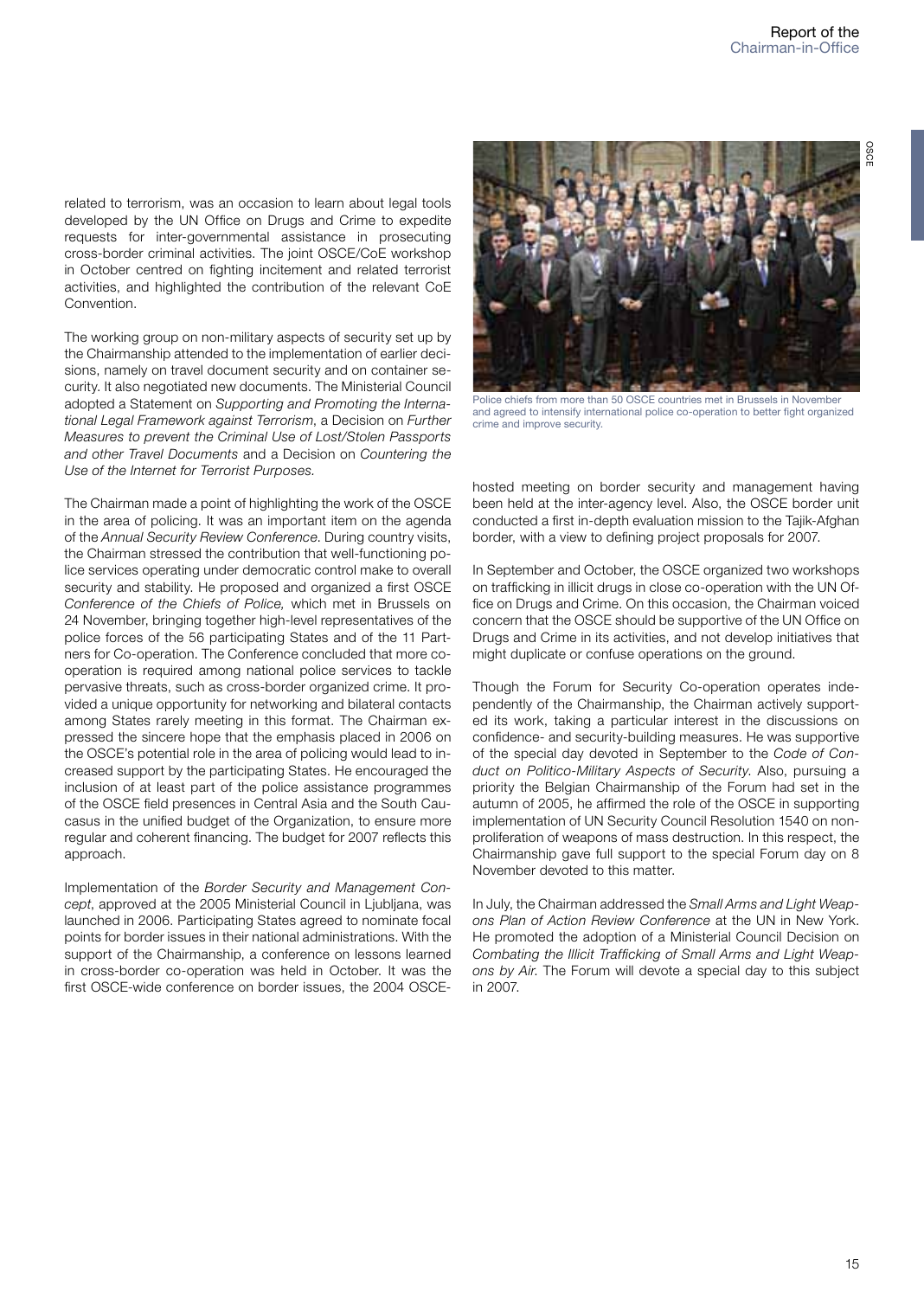#### **Regional Co-operation in South-eastern Europe**

During the turbulence in South-eastern Europe in the 1990s, the OSCE deployed a substantial field presence to the region, one of whose tasks was to address issues with a regional dimension. The Chairmanship focused in 2006 on contributing to the progress of three essential regional processes:

- The *Ohrid Process* was launched in 2003 in Ohrid (former Yugoslav Republic of Macedonia). Under the initiative of the North Atlantic Treaty Organisation (NATO), the OSCE, the *Stability Pact for South Eastern Europe* and the EU, six countries of South-eastern Europe adopted a *Way Forward Document*, committing to effective civilian management of the new borders. The Chairmanship strongly supported the continuation of the OSCE's facilitation efforts and technical assistance, ensuring the extension of the work programme through 2007.
- The *Sarajevo Process* was launched in that city in 2005. Croatia, Bosnia and Herzegovina and (then) Serbia and Montenegro adopted a joint Declaration committing to a comprehensive regional solution by the end of 2006 for the thousands of wartime displaced persons and refugees. The OSCE, the EU and the UN High Commissioner for Refugees are facilitating the process. The Chairmanship did its utmost to overcome blockages, encouraging accelerated implementation of housing programmes in Croatia and improved financing of measures proposed in Bosnia and Herzegovina and Serbia. Despite strong urging on the part of the Chairmanship and the other *Process* facilitators, the Ministers of the three countries failed to meet the deadline. Work continues.
- The *Palic Process* was launched in 2004 by the OSCE. It brings together the judicial authorities of Croatia, Bosnia and Herzegovina, Serbia and (now) Montenegro with the aim of enhancing inter-state co-operation in addressing war crimes investigations, prosecutions and trials. Issues include the recognition of the validity of testimonies and the protection of witnesses. The Belgian Chairman-in-Office proposed a regional conference of Ministers of Justice to deal with legal modifications such as extradition of nationals. However, this conference could not meet before the end of 2006. The International Criminal Tribunal for the former Yugoslavia (ICTY) Prosecutor Carla Del Ponte called for political attention to this matter in her address to the Permanent Council on 7 September. The Chairmanship initiated steps in this direction.

#### **Economic and environmental dimension**

In our interdependent world, economic and environmental threats may put human security at risk. The OSCE has the tools to deal with them. The Chairmanship encouraged participating States and OSCE structures to explore further the Organization's potential to enhance co-operation and dialogue on these issues.

As is tradition, the main event in the second dimension was the *Economic Forum*, renamed the *Economic and Environmental Forum* in 2006 to better reflect the Organization's environmental work. For the first time, the *14th Forum* was held in two separate sessions, the first in Vienna on 23 and 24 January and the second in Prague from 22 to 24 May. Preparatory conferences in November 2005 in Dushanbe, Tajikistan, and in March in Baku, Azerbaijan preceded the *Forum*.

Participating States identified transport as the *Forum's* central theme, giving it a double focus. The first part of the *Forum* dealt with the link between transport development and regional cooperation and stability. The second part was dedicated to transport security.

The *Forum* generated political will in favour of more trade and transport development in the OSCE area.

The OSCE will provide support to international conventions and technical standards within the framework of its co-operation with the UN Economic Commission for Europe. Important transport projects such as the *Trans-European Motorways and Trans-European Railways Projects' Master Plan* as well as the

Eurasian transport links require a significant mobilization of people and other resources. The OSCE will continue to assist with raising awareness and encouraging adequate decision-making. Capacity-building activities will be co-organized with OSCE economic and environmental officers in the field to support the implementation of relevant legal instruments.

Participating States also pledged to enhance co-operation amongst themselves and with relevant international organizations on transport-related matters. Commitments will be reviewed regularly.

Special attention was given to the needs of landlocked developing countries. The OSCE reflected on how to support the implementation of the UN Almaty *Programme of Action*, which sets out commitments and actions to improve transit potential for developing States with no direct access to the sea. The government of Tajikistan offered to host an OSCE conference on the development of trans-Asian and Eurasian transit transport through Central Asia until the year 2015.

The *Forum* reaffirmed the importance of good governance and emphasized the need for OSCE activities intended to enhance business and investment climates. It also encouraged the organization of roundtables with local business communities to improve transparency and to address corruption issues.

In zones of conflict, a lack of co-operation between the sides hampers transport. The *Forum* considered approaching transport not only as a benefit arising from a settlement but also as a confidence-building tool in its own right. The *Economic Rehabilitation*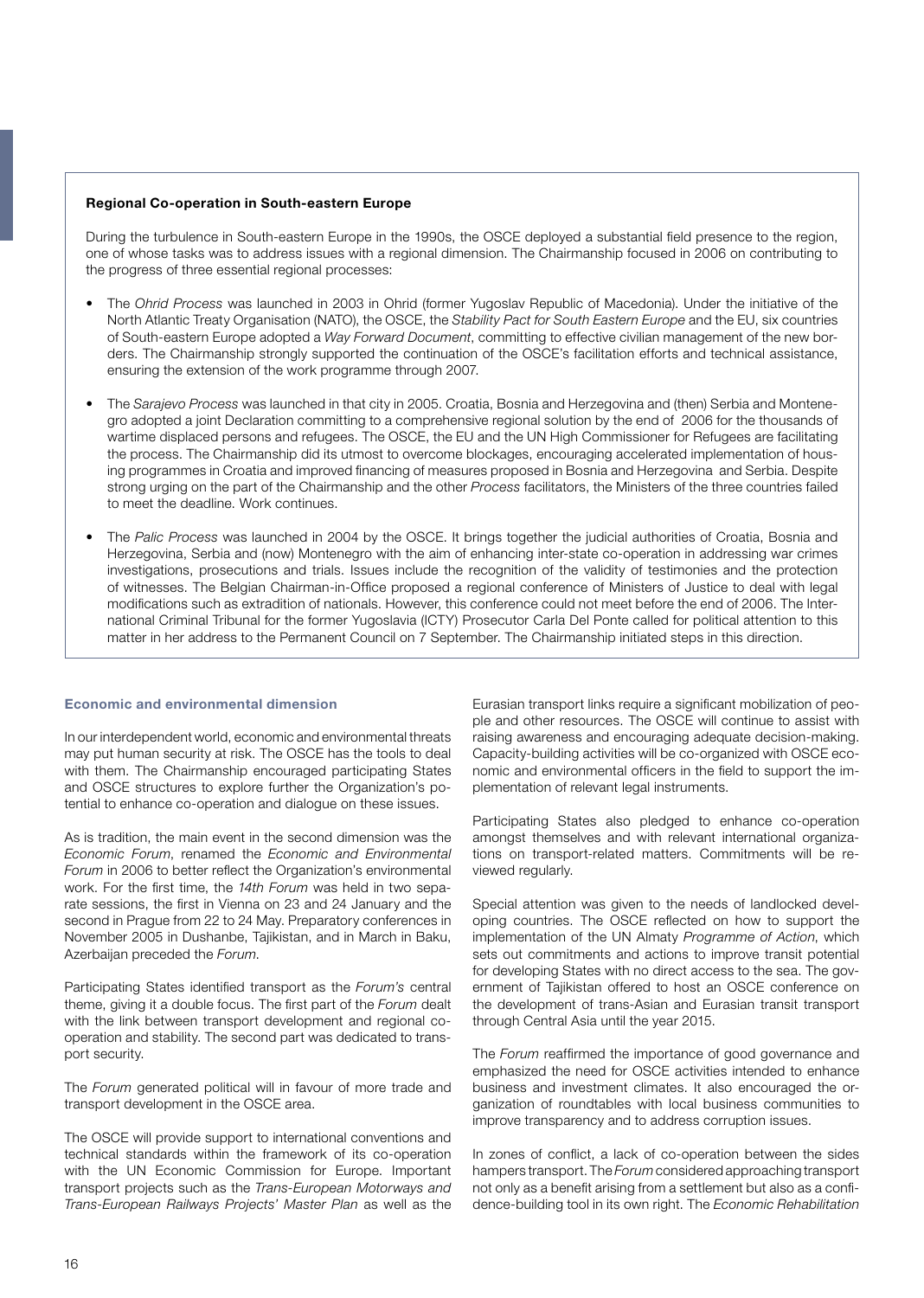

The opening of the *14th Economic Forum* in Vienna on 23 January

*Programme* in the Georgia-Ossetian zone of conflict along with adjacent areas is a prime example of such a confidence-building effort in transport and infrastructure development. The OSCE launched the programme with a donor conference hosted by the government of Belgium in Brussels on 14 June.

The *Forum* also discussed the possibility of transport development harming the environment and explored ways and means to address this risk. It was agreed that OSCE participating States should concentrate on adopting and implementing legislation related to the illegal transport of hazardous waste.

To follow up on the *Forum* and to fine-tune the OSCE's commitments, the Economic and Environmental sub-committee of the Permanent Council held further discussions and consultations.

The Ministerial Council Decision set the framework for future transport dialogue within the OSCE. As a result of the Decision, the OSCE will hold the transit transport conference offered by Tajikistan in Dushanbe in the second half of 2007.

In addition to the *Forum's* activities in the field of transport, the OSCE held conferences, workshops and training courses aimed at exchanging best practices and capacity building in the field of transport:

- a workshop on *Urban Transport Security* on 4 and 5 May in Vienna, which examined the lessons to be learned from the Madrid train and the London Underground bombings.
- a workshop with the International Labour Organization in Antwerp, Belgium, from 4 to 6 October, which addressed security in maritime ports, including measures to secure containers.
- a workshop on transport, security and environment in Tonsberg, Norway, from 16 to 18 October, which focused on protecting coastlines from the shipwreck of oil-laden cargoes.
- two seminars with the UN Economic Commission for Europe on the *International Convention on the Harmonization of Frontier Controls of Goods*, the first in Moscow in October and the second in Belgrade in December.

Furthermore, in 2006, increased attention was given to the challenges posed by environmental risks and threats. Participating States decided to dedicate the next *Economic and Environ-* *mental Forum* to land degradation, soil contamination and water management.

The first Preparatory Conference took place in Bishkek, Kyrgyzstan, in November. The meeting, which had a strong Central Asian focus, produced food-for-thought papers that will serve as a basis for the meetings of the 2007 *Forum*.

In summer, extensive fires in and around the Nagorno-Karabakh region caused environmental and economic damage and threatened human health and security. The OSCE Chairman followed through on the agreement brokered between the parties, and an OSCE-led expert team conducted an Environmental Assessment Mission in the area in October. The report's recommendations could serve as a basis for an environmental operation. The OSCE stands ready to assist Armenia and Azerbaijan further in this undertaking.

Participating and Partner States as well as key partner organizations pursued co-operative work on labour migration, as decided at the end of 2005. The OSCE, the International Labour Organization and the International Organization for Migration



Participants at an OSCE workshop on transport, security and the environment examine a floating boom used to contain oil spills at the Norwegian Coastal Administration's Department of Emergency Response in Horten on 17 October.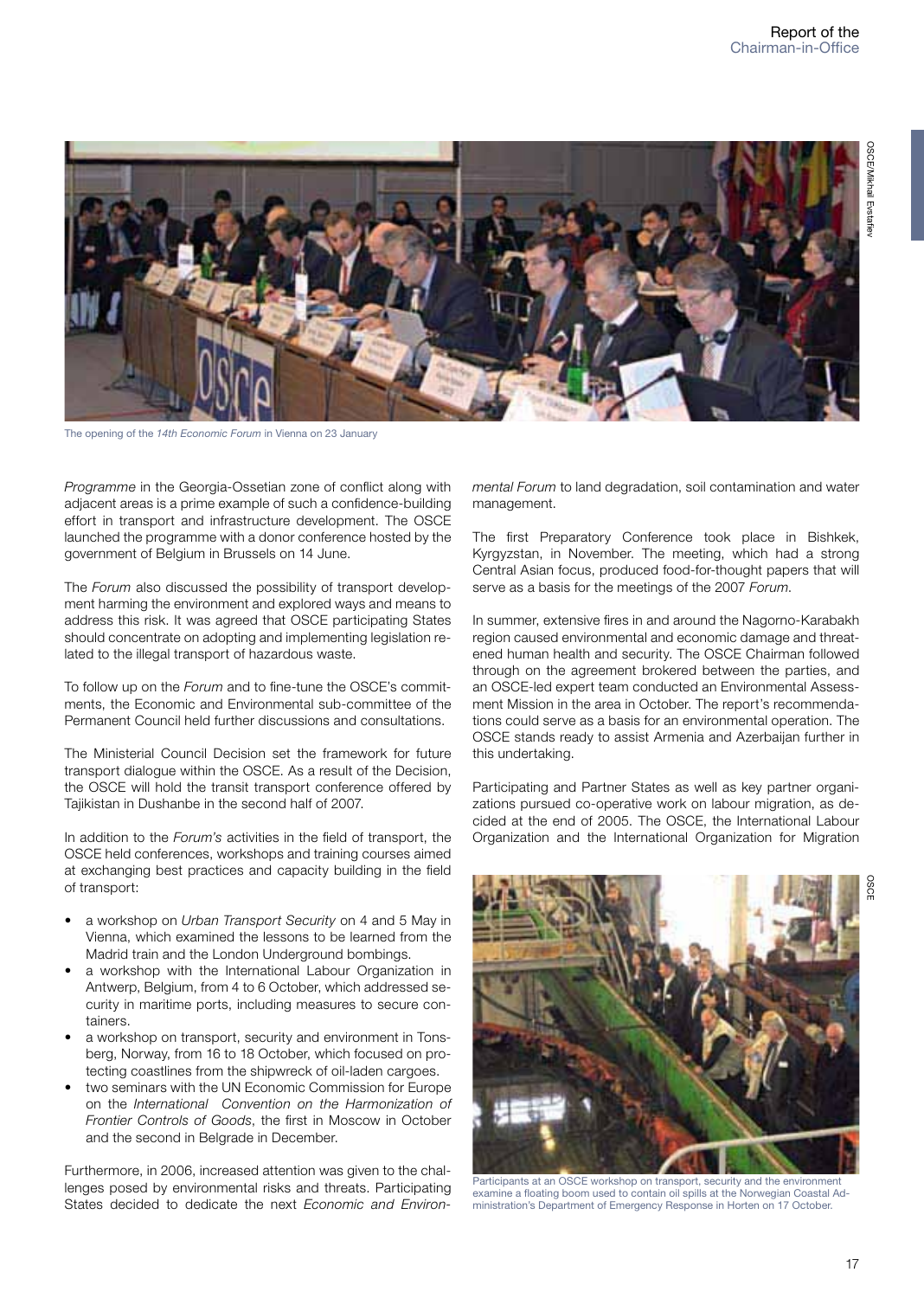published a *Handbook on Establishing Effective Labour Migration Policies in Countries of Origin and Destination*. It was promoted at a special event on the margins of the Prague *Economic Forum.* Workshops were also held to introduce the *Handbook* in the OSCE region.

A full report on 2006 activities in the field of migration was presented to the Ministerial Council. In a statement, the participating States welcomed the report, confirmed the importance of migration-related issues and pledged to give them further attention. Concretely, the OSCE will contribute to the *Global Forum on Migration and Development*, the first session of which will be hosted by Belgium in July 2007.

The Chairmanship held a special event on public-private partnerships in combating trafficking in human beings on 16 November in Vienna. Participants discussed the economic causes for human trafficking and identified the responsibilities of and opportunities for the private sector in fighting it.

The OSCE published the *Best-Practice Guide for a Positive Business and Investment Climate*, financed by the Chairmanship and by a number of participating States. It was formally presented at the *14th Economic Forum* in Prague. To promote the guide, a first workshop was held in Kiev, Ukraine.

Overall, the Chairmanship strengthened the OSCE's work in the economic and environmental dimension. The *Forum* process was reinvigorated by splitting it into two parts and by focusing its work on political dialogue.

The Economic and Environmental Sub-Committee convened 17 times, including two special sessions, one in October to launch the 2007 *Economic and Environmental Forum* process and another in November to review OSCE commitments to combat terrorist financing. The Co-ordinator of OSCE Economic and Environmental Activities (OCEEA) reported to the Permanent Council in January, March and October, which gave participating States the opportunity to guide the work of his Office.

#### **Securing energy supplies**

When, at the start of the year, gas deliveries between at least two participating States were interrupted, the OSCE faced for the first time a concrete case where the supply of energy was at risk. The Chairman reacted immediately. On 3 January he emphasized the need for predictable and reliable supplies and the merits of diversification, smart route choice and efficient use, drawing upon the principles of the OSCE *Strategy Document for the Economic and Environmental Dimension* adopted in 2003. He called for the resumption of dialogue and reiterated the possibility of holding an OSCE conference on energy security.

In order to prepare for this, the Chairman tasked the OCEEA with a technical information mission, gathering and analyzing relevant information and making suggestions for renewed international dialogue on this topic within the OSCE. The Co-ordinator consulted with competent international organizations and with government officials from participating States. He regularly updated the Permanent Council and its Economic and Environmental Sub-Committee on his findings. By September, key aspects of energy security had emerged, which could be dealt with through dialogue in the OSCE and which could be discussed most usefully by an OSCE energy security conference.

On 12 September, the Chairmanship convened a special session of the Permanent Council to exchange views with Ambassador Arne Walther, Secretary General of the International Energy Forum, which, like the OSCE, comprises producer, transit and consumer countries and promotes a global consensus-oriented approach to the issue of energy security, although it is wider in geographic scope. The OSCE could borrow from this experience to shape its own region-specific energy security dialogue.

Next, the Chairmanship, the Energy Charter Secretariat and the International Energy Agency co-organized a conference, opened by the Chairman in Brussels on 25 October, to examine the role of governments and international organizations in promoting energy security. It highlighted the strategic importance of inter-governmental dialogue to establish energy security in the OSCE area.

The need for concerted international approaches to tackle the issue of energy security was high on the international agenda in 2006 and was a key discussion item at the Group of Eight (G8) Summit held in St. Petersburg in July. These discussions made it obvious that the OSCE, as a platform for political dialogue comprising producer, transit and consumer countries, has a role to play in addressing the concerns of participating States and in promoting regional responses.

As a result, the OSCE Ministers adopted a Decision on *Energy Security Dialogue* in the region. While reiterating the 2003 strategy, they also expressed support for the principles and objectives aimed at strengthening energy security as agreed at the G8 Summit in St. Petersburg. They also tasked the Permanent Council and the OSCE Secretariat with pursuing dialogue on the issue of security of energy supplies.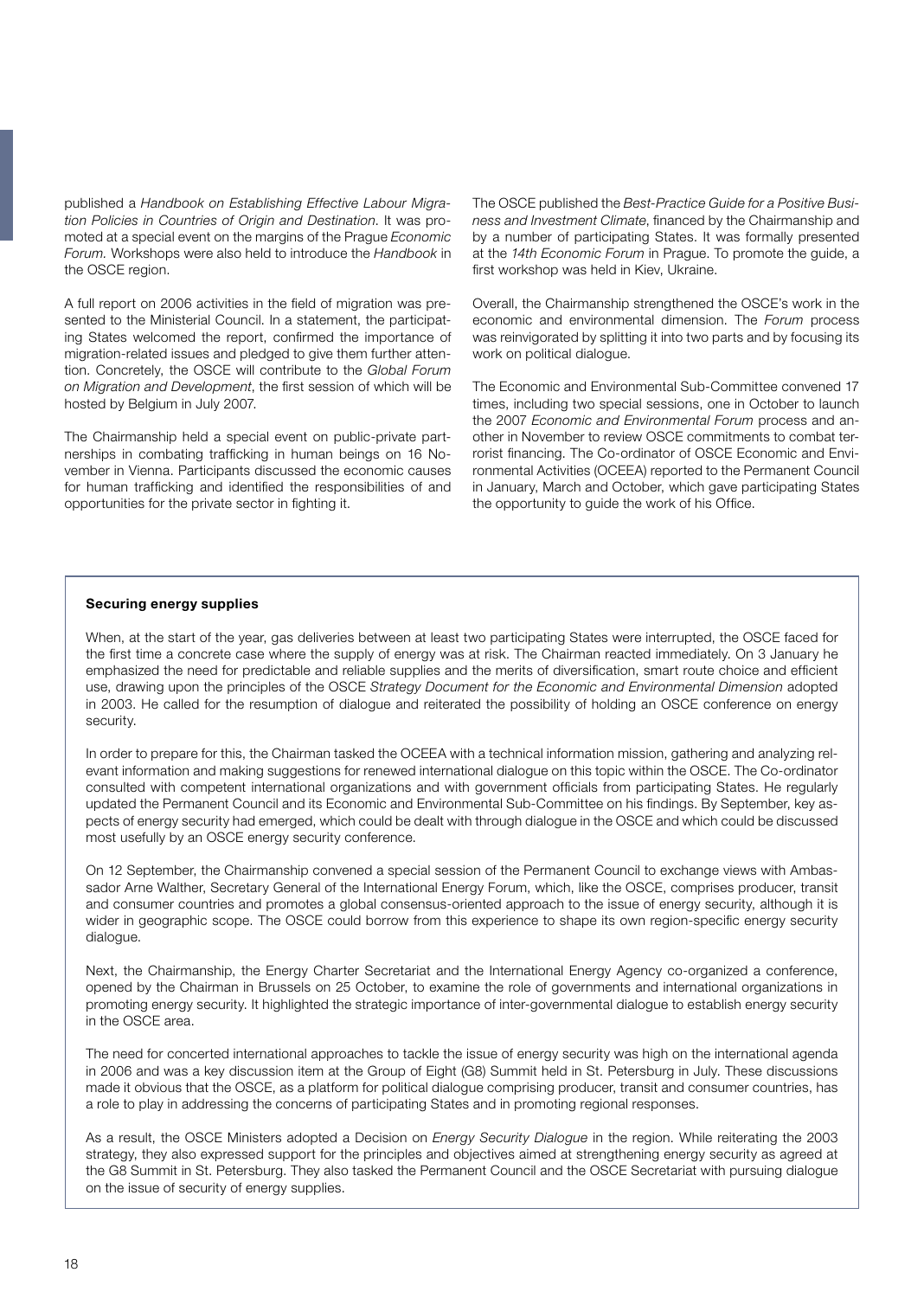#### **Human dimension**

During 2006, OSCE human dimension activities covered a broad range of themes. To stimulate the engagement of delegations in human dimension activities, the Chairmanship launched in 2006 a Working Group on Human Protection and Non-Discrimination. It also ensured that all human dimension activities integrated the promotion of equal treatment of women and men.

From the start of his term of office, the Chairman acknowledged the great value of non-governmental organizations (NGOs) and human rights defenders. He met representatives to share objectives and listened to their concerns on 13 January, as part of the inaugural events of the Chairmanship. When travelling in the OSCE region during the course of the year, he made a point of meeting each time with civil society representatives to discuss OSCE and human dimension issues.

The first *Supplementary Human Dimension Meeting was* devoted to *Human Rights Defenders and National Human Rights Institutions: Legislative, State and Non-State Aspects.* It highlighted the practical and political challenges faced by human rights defenders in the OSCE region and underlined the importance of their work. From the meeting emerged the suggestion of a Ministerial Decision to better ensure the protection of Human Rights Defenders. However, consensus on such a proposal at the Ministerial Council proved elusive, much to the Chairmanship's regret. To help give adequate attention to the needs and difficulties encountered in the field, the ODIHR appointed a Focal Point on Human Rights Defenders within its existing structure, an initiative that received wide support from participating States.

The Chairman also focused on combating intolerance and discrimination and promoting mutual respect and understand-

ing, following up on a 2005 Ministerial Decision that the OSCE dedicate 2006 to implementing important political commitments made in preceding years. Together with the ODIHR, the Chairman organized three *Tolerance Implementation Meetings.* The topics were: *Inter-Cultural, Inter-Religious and Inter-Ethnic Understanding* (Almaty, 12 and 13 June), *Education to promote Mutual Respect and Understanding and to Teach about the Holocaust* (Dubrovnik, 23 and 24 October) and *Addressing the Hate Crimes Data Deficit* (Vienna, 9 and 10 November). These were highly successful events allowing specific focus and encouraging action to correct obvious shortcomings.

The Chairmanship held a Holocaust Remembrance Event in Brussels on 27 January, the anniversary of the liberation of the Auschwitz death camp and the date designated by the UN as an annual International Day of Commemoration to honour Holocaust victims. The Chairman's Personal Representative on Tolerance, focusing more particularly on anti-Semitism, participated.

At its 2005 Ministerial Council, the OSCE demonstrated its support for the *Alliance of Civilizations* initiative, launched that year by Spain and Turkey and endorsed by the UN. With a view to contributing to a coherent approach to this global issue, the Chairman and the Secretary General delivered an OSCE contribution to the UN Secretary-General in New York in June, highlighting the conceptual framework, tools and the wide range of existing activities of the OSCE designed to stimulate mutual respect and acceptance among people of diverse backgrounds.

The three Personal Representatives reappointed by the Chairman as part of the overall fight against intolerance and discrimination pursued their activities, co-ordinating the implementation of political commitments by participating States through country visits and participation in relevant meetings.

#### **Searching for common ground: the cartoon controversy**

As violent protests erupted over controversial cartoons depicting the Prophet Mohammed in several newspapers in the OSCE region, the Chairman urged all sides to respect the media's basic right to freedom of expression, while also reminding the media that this freedom goes hand in hand with responsibility toward society. He made clear that States should not attempt to influence the content of media releases even when they occasionally might want to disagree with that content. He called for an open meeting where all participating and Partner States and institutions would jointly search for the common ground that momentarily seemed to have disappeared.

The meeting took place on 16 February and helped reassert freedom of expression as a fundamental cornerstone of democratic societies, while also highlighting the media's responsibility to foster rather than disrupt dialogue, mutual respect and understanding. The meeting produced a Perception Paper, including recommendations which the Chairman followed up on. He invited the Co-chairpersons of the *Alliance of Civilizations* to address the Permanent Council. The *Tolerance Implementation Meeting* in Almaty, Kazakhstan, on *Inter-Cultural, Inter-Religious and Inter-Ethnic Understanding* was held at a high level. Cartoonists from Muslim countries were invited as guest speakers to present their work during the *Supplementary Human Dimension Meeting* on *Protection of Journalists and Access to Information* (Vienna, 13 and 14 July).

Throughout the year the discussions revolved around the necessary role of independent and free media, the importance of self-regulation and the adoption of voluntary professional standards by journalists to avoid media content that generates violence. Although the issues remained conceptually difficult, the Ministerial Council Decision on *Combating Intolerance and Discrimination and Promoting Mutual Respect and Understanding* clarified a number of aspects and tasked the Representative on Freedom of the Media with a review of best practices to avoid the recurrence of cartoon incidents.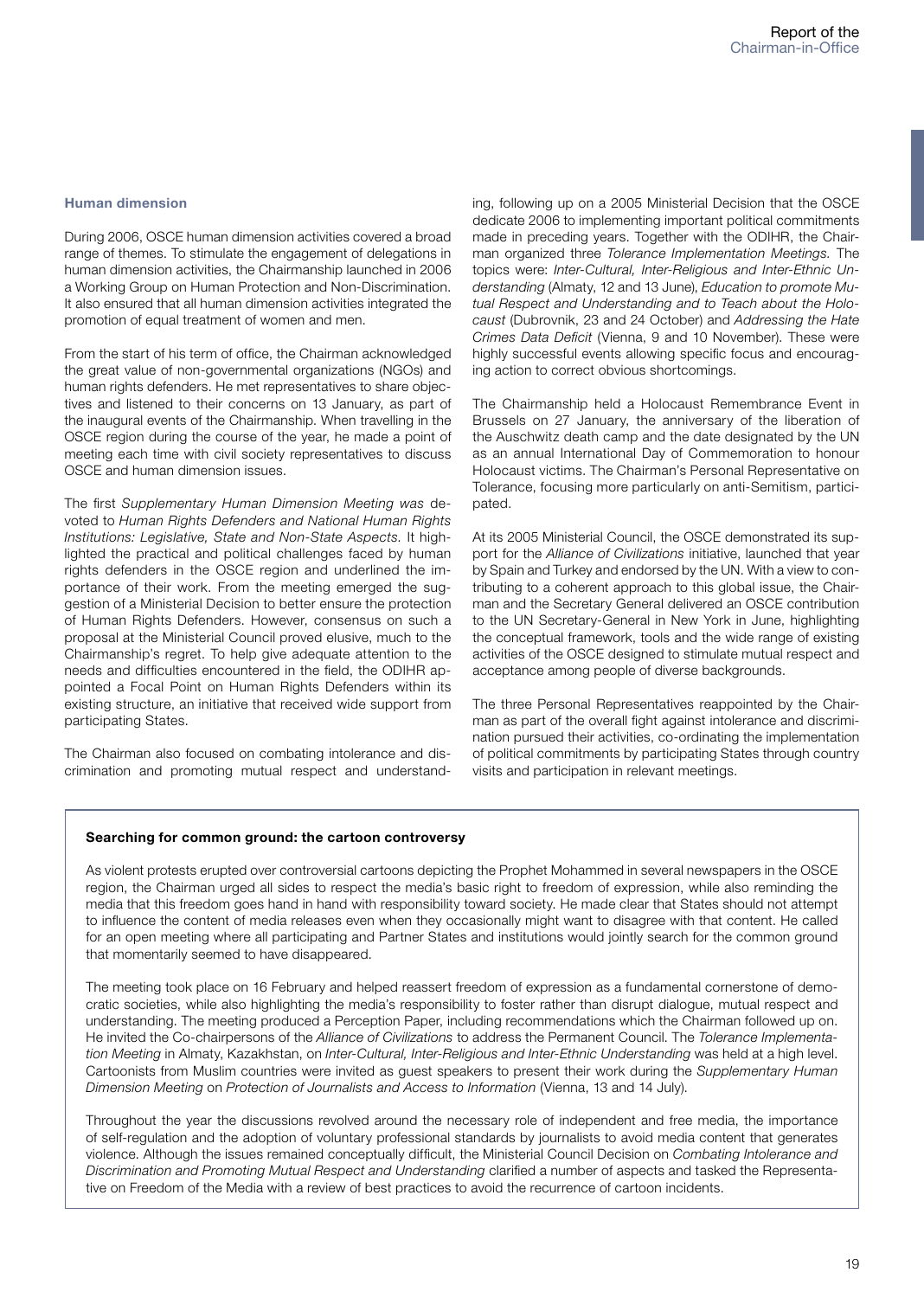#### **Building responsible, free media: the twinning initiative**

Free media are essential to ensure democratic transparency and accountability. If they are to assume this role properly, they must possess the requisite resources and professionalism. Otherwise, journalism faces challenges to its credibility. Insufficient resources and lack of training may make media vulnerable to manipulation by interest groups or even State authorities.

The Representative on Freedom of the Media responded to this problem by initiating co-operation projects involving both media and State authorities. The projects were designed to build capacity and to call attention to the relationship between government and the media. Several OSCE field operations also supported media development, setting up locally co-ordinated training programmes for journalists and technicians. Because these projects appeared small-scale and limited, the Chairman sought ways to expand them and to increase their impact by directly involving a number of well-established and powerful media organizations.

The Chairman organized a media-twinning visit to Brussels in the week of 23 October for 14 journalists from across the OSCE to stimulate peer-to-peer exchanges with international media organizations established in Belgium. By 'twinning' similar media organizations, journalists could provide support, share experiences and build capacity in a direct professional-toprofessional relationship. The discussions highlighted the potential of sector-driven study visits, training seminars and staff exchanges, which would allow media professionals to directly address reporting and editing skills, technical competence issues, media management, self regulation and voluntary professional standards. A twinning programme would require only limited involvement of a supporting and facilitating institution. In the present case, the existing structures of the OSCE could fulfil this 'matchmaking role'.

Delegations agreed on a Permanent Council Decision underlining the importance of media twinning and tasking the Representative on Freedom of the Media to encourage it.

The Brussels Ministerial Council adopted a Decision on *Combating Intolerance and Discrimination and Promoting Mutual Respect and Understanding*. While reiterating and strengthening existing obligations, the Decision requires work be done to improve the equality of opportunities, engage with youth, heed public discourse and highlight the role of free media. It also decided to convene in 2007 a High-Level Conference on *Combating Discrimination and Promoting Mutual Respect and Understanding* to follow up on the 2005 Cordoba Conference.

The Chairman devoted considerable attention to media-related issues. Together with the Representative on Freedom of the Media, the Chairmanship organized a second *Supplementary Human Dimension Meeting* on *Protection of Journalists and Access to Information.* This meeting examined a number of issues: protection of journalists and of their sources, limitations to access to information in the name of national security interests, restrictive laws on freedom of expression and the possible contribution of the media to the promotion of mutual respect and understanding. The Chairman financed the creation of a Database on Access to Information, currently being compiled by the Office of the Representative, which will provide a comprehensive review of laws and practices concerning access to information by the media in participating States.

General democratization issues and parliamentary democracy figured high on the agenda of the Chairmanship. To secure the OSCE's considerable institutional memory in the key field of democratization, the Chairmanship and the ODIHR launched a lessons learned exercise. The ODIHR consulted with democratization experts of field operations and institutions on how to preserve the knowledge built up over the years. This effort culminated in the third *Supplementary Human Dimension Meeting*  entitled *Strengthening Democracy through Effective Represen-* *tation.* The discussions were a first step in the development of effective methodologies and explored ways of consolidating and, where possible, expanding OSCE activities to strengthen political parties, assist with parliamentary reform and increase legislative transparency.

To draw attention to the unfortunate exponential rise in the sexual exploitation of children and child pornography in the OSCE geographic area, the Chairman, together with the United States of America and France, co-sponsored a proposal for a Ministerial Council Decision on *Sexual Exploitation of Children*, clarifying definitions and formulating much-needed policy steps. The proposal received broad support among participating States, who



Representatives of travel and tourism businesses in Montenegro sign a *Code of Conduct* in Becici on 15 September to prevent the sexual exploitation of children.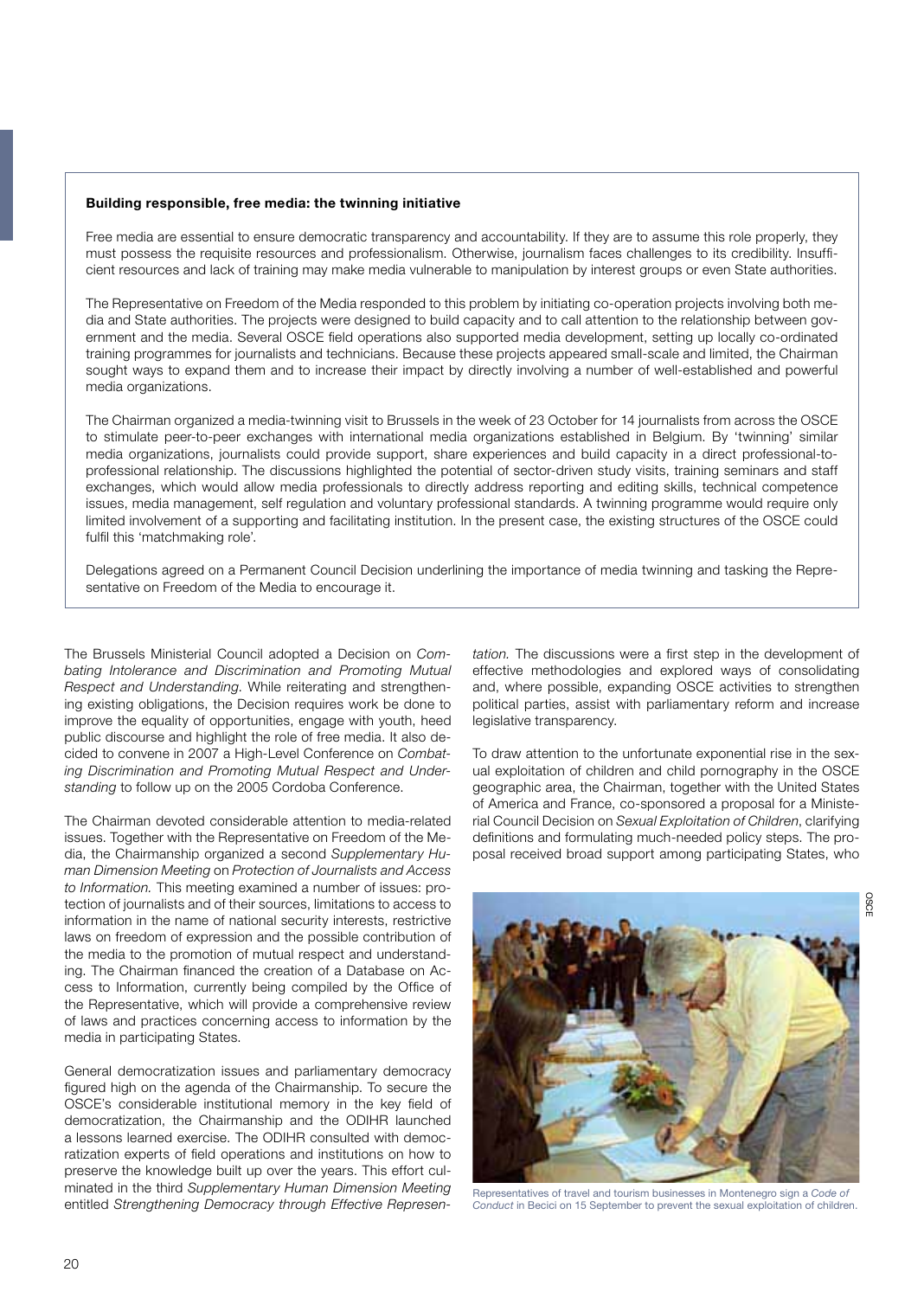agreed on a detailed and innovative Ministerial Council Decision. Thus, the political foundation was laid for participating States and OSCE executive structures to address sexual exploitation of children as one of the newest priorities within the human dimension of the OSCE.

As is tradition, the yearly *Human Dimension Implementation Meeting* took place in Warsaw in the two first weeks of October. It reviewed OSCE activities in the human dimension sphere, assessed results and considered how participating States respected their commitments. It also produced a broad range of

recommendations aimed at improving implementation of OSCE norms and values.

In May, the Chairman co-organized with the ODIHR a three-day *Human Dimension Seminar* on *Upholding the Rule of Law and Due Process in Criminal Justice Systems*. For more detail, see the box on organized crime (page 14).

The Chairman also devoted considerable work to the electionrelated activities of the ODIHR. For more detail, see the section on strengthening the effectiveness of the OSCE. (page 12).

## **Permanent Council**



King Albert II of Belgium (left) with Ambassador Bertrand de Crombrugghe of Belgium, Chairman of the OSCE Permanent Council in 2006, at the Hofburg in Vienna on 28 September

As the standing body of the OSCE between Ministerial meetings, the Permanent Council handles the bulk of political issues as well as the Organization's day-to-day business. It met 57 times and received no fewer then 27 High Guests of Honour. On 28 September, His Majesty King Albert II paid a highly appreciated visit to the OSCE.

The Chairman organized the work in a format pre-figuring the three-committee structure reflecting the three OSCE security dimensions. It would later be adopted by the Brussels Ministerial. Besides the Economic and Environmental Subcommittee, he created a group on non-military aspects of security and one on human protection and non-discrimination. Issues that cut across dimensions were apportioned within this structure. The working group on strengthening the effectiveness of the OSCE set up under the Slovenian Chairmanship continued to function separately in order to accomplish the workload mandated by the relevant Ljubljana decision.

The Permanent Council dealt with political issues that concerned all participating States. It considered how they implement OSCE commitments and how they contribute to the resolution of conflicts. Regular reports from Heads of Institutions, field operations and the Chairman's Personal Representatives were particularly helpful in this regard. In some cases, the Permanent Council took concrete action, as was the case with the cartoon crisis. For more detail, se the box on the cartoon controversy (page 19).

Difficult decisions in the course of the year concerned the extension of the mandate of the Director of the ODIHR, Ambassador Christian Strohal, the negotiation of the mandate of the Project Co-ordinator in Uzbekistan, the correction of dysfunctions in the OSCE Human Trafficking Mechanism and the tailor-made capacity-building programme for the Georgian Border Police.

On the other hand, in June the Permanent Council was pleased to welcome the accession of Montenegro as the 56th participating State.

The Permanent Council also travelled in 2006, thereby ensuring that the realities of the field were taken into account in the diplomatic work at the Vienna headquarters. Ambassadors visited Serbia and Montenegro in March, Georgia in July and Moldova in November.